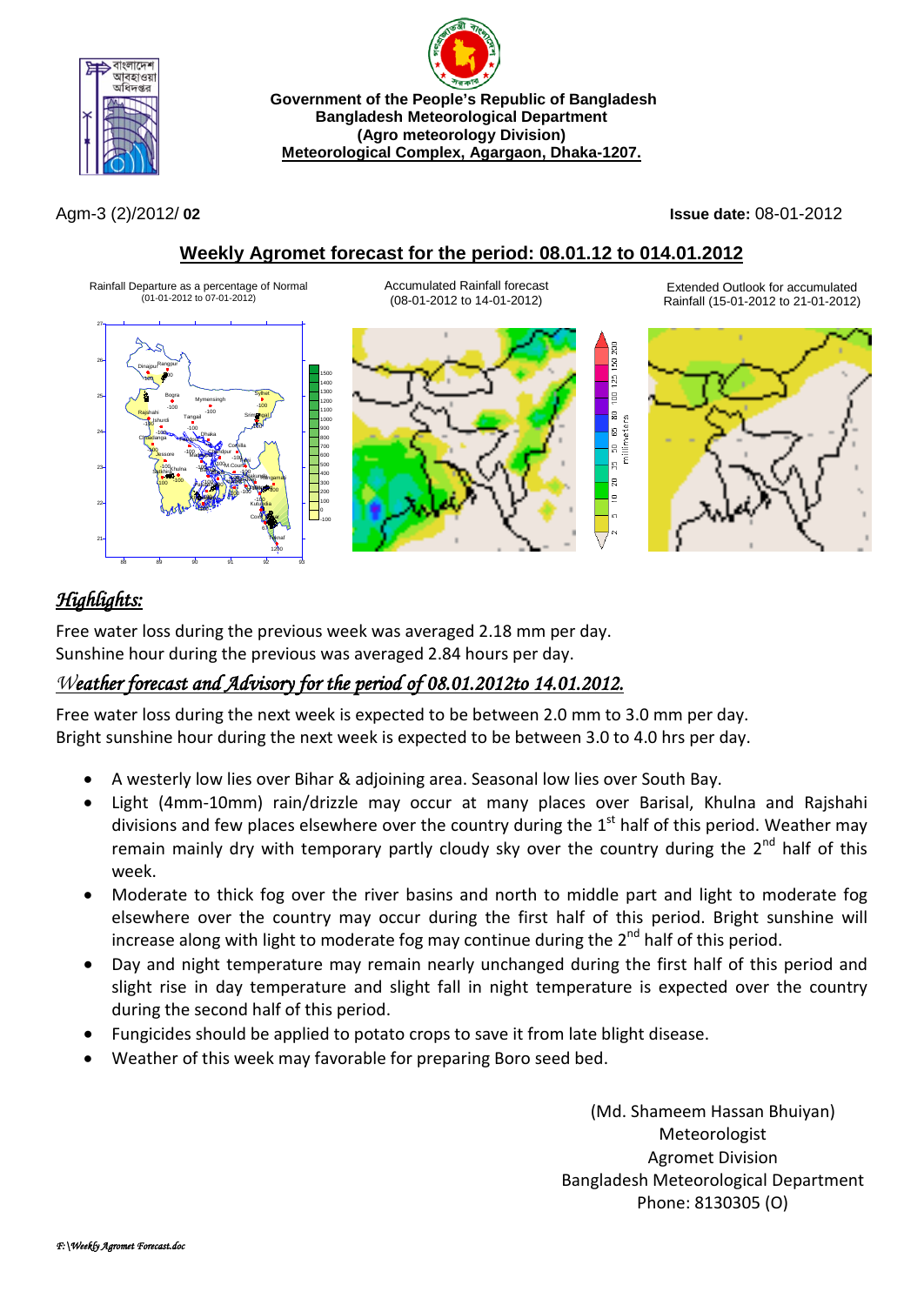## **Bangla Version**

#### *c~e©vfvm, mgq: 07-01-2012 †\_‡K 14-01-2012*

Accumulated Rainfall forecast Extended Outlook for accumulated Rainfall Departure as a percentage of Normal 01-01-2012 to 07-01-2012) 08-01-2012 to 14-01-2012) Rainfall (15-01-2012 to 21-01-2012) 27  $\overline{50}$ 26 Rangpur Dinajpur  $\frac{1}{25}$ -100 -100 15001400  $\frac{1}{2}$ 1300 Sylhet 25 Bogra Mymensingh 1200 -100 -100 1100 5 50 65 80<br>millimeters  $\overline{a}$ -100 Rajshahi <sub>Tangail</sub> 100 Srim**ginga**l Tangail 1000 Ishurdi  $-100 -100$   $-100$ -100 900 24 -100 Dhaka 800 Ch<mark>uad</mark>anga Faridpur \*\*\* Comilla 700 -100 -100 Chandpur **Jessore** Madaripur 600 -100 Feni is.  $100$ M.Court 500 23 -100 -100 Satkhira Bargarah Khulna -100 400 Sitakunda <sub>ngamati</sub> g -100 **Hatiya** gewe -100  $\frac{100}{100}$   $\frac{100}{100}$   $\frac{1000}{100}$ 300 Patuakhal Chittagong -100 -100  $40<sup>b-100</sup>$ 200 -100 Khepupara -100 100 22 Kutubdia -100  $\mathbf 0$ Coxs\_Bazar -100 67 Teknaf 21

#### *প্ৰধান বৈশিষ্ট্য সমৃহঃ-*

গত সপ্তাহের দৈনিক বাম্পীভবনের গড ২.১৮ মিঃ মিঃ ছিল।  $\frac{1}{2}$ সপ্তাহের দৈনিক সূর্যকিরণ কালের গড় ২.৮৪ ঘন্টা ছিল।

1200

88 89 90 91 92 93

#### *আবহাওয়া প্*ৰ্বাভাসঃ- ০৭-০১-২০১২ইং থেকে ১৪-০১-২০১২ ইং পৰ্যন্ত।

*AvMvgx mßv‡ni ev®úxfe‡bi ˆ`wbK Mo gvb 2.0 wgtwgt †\_‡K 3.0 wgtwgt \_vK‡Z cv‡i| AvMvgx mßv‡ni m~h©wKiYKv‡ji ˆ`wbK Mo gvb 3.0 N›Uv †\_‡K 4.0 N›Uv \_vK‡Z cv‡i|*

- বিহার এবং তৎসংলগ্ন এলাকায় একটি পশ্চিমা লঘুচাপ অবস্থান করছে। মৌসূমী লঘুচাপটি দক্ষিণ বঙ্গোপসাগরে অবস্থান করছে।
- *G mßv‡ni cÖ\_gv‡a© ewikvj, Lyjbv Ges ivRkvnx wefv‡Mi A‡bK ¯'v‡b Ges †`‡ki Ab¨Î wKQz wKQz ¯'v‡b nvév (4-10 মিঃমিঃ)/*গুড়ি-গুড়ি বৃষ্টি হতে পারে। সপ্তাহের দ্বিতীয়ার্ধে অস্থায়ী ভাবে আকাশ আংশিক মেঘলা সহ সারাদেশের আবহাওয়া প্রধানতঃ শুষ্ক থাকতে পারে।
- *দেশে*র উত্তর থেকে মধ্যাঞ্চল এবং নদী অববাহিকায় মাঝারি থেকে ভারী কুয়াশা পড়তে পারে এবং দেশের অন্যত্র হাল্কা থেকে মাঝারি ধরনের কুয়াশা অব্যাহত থাকতে পারে। এ সপ্তাহের দ্বিতীয়ার্ধে সূর্যকিরণকাল বৃদ্ধি পেতে পারে, তবে হালকা থেকে মাঝারী ধরণের কুয়াশা অব্যাহত থাকতে পারে।
- *G mßv‡ni cÖ\_gv‡a© w`b I iv‡Zi ZvcgvÎv cÖvq AcwieZx©Z \_vK‡Z cv‡i Ges mßv‡ni wØZxqv‡a© w`‡bi ZvcgvÎv mvgvb¨ বৃ*দ্ধি এবং রাতের তাপমাত্রা সামান্য*হ্*যাস পেতে পারে। *লেট ব্রাইট রোগ থেকে আলু শস্যেকে রক্ষা করতে* ছত্রাক নাশক প্রয়োগ করা যেতে পারে।
- *G mßv‡ni AvenvIqv †ev‡iv exRZjv ˆZwii Dc‡hvwM \_vK‡Z cv‡i|*

*(*মোঃ শামীম হাসান ভূইয়া) **আবহাওয়াবিদ** *প*রিচালকের পক্ষে বাংলাদেশ আবহাওয়া অধিদপ্তর, ঢাকা-১২০৭।